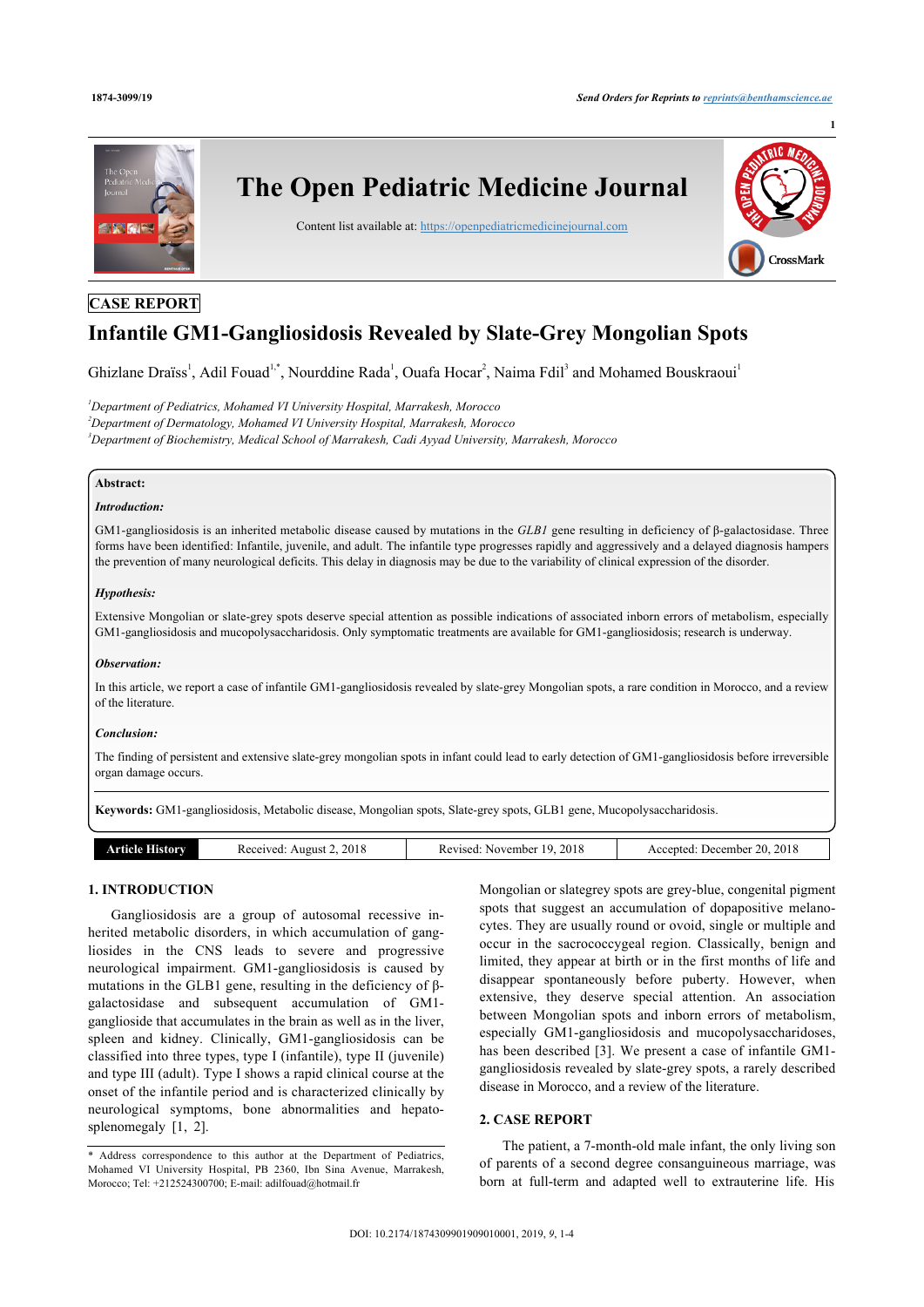#### **2** *The Open Pediatric Medicine Journal, 2019, Volume 9 Draïss et al.*

<span id="page-1-0"></span>

Fig. (1). Pictures of slate-grey spots on the trunk and limbs.

<span id="page-1-1"></span>

**Fig. (2).** MRI scans showing matter myelination abnormalities, enlargement of the fronto-temporal subarachnoid space, and hypoplasia of the corpus callosum.

psychomotor development was normal until the age of 4 months (gesticulated normally, smiled, followed light). An older brother had died at the age of 6 months due to respiratory distress with a clinical picture of psychomotor retardation, macrocephaly, abdominal distension, and blue-grey pigmented cutaneous spots. The present patient was hospitalized (1st hospitalization) for respiratory distress with the appearance of cutaneous spots and psychomotor regression since the age of 4 months. He had coarse facial features, macrocephaly (cranial circumference + 3DS), abolished tendon reflexes, significant psychomotor retardation (axial hypotonia, no voluntary prehension, no smile, sitting position even with unearned support), slate-grey spots scattered on the trunk and limbs, a negative Darier sign, and some atrophic lesions on the trunk (Fig. **[1](#page-1-0)**). The ophthalmological examination suggested bilateral blindness (did not follow light), a pale papilla, but no cherryred macular spot. He had no skeletal deformities. Brain imaging showed matter myelination abnormalities, enlargement of frontotemporal subarachnoid space and hypoplasia of the corpus callosum (Fig.**2**). Abdominal ultrasonography revealed homogeneous hepatosplenomegaly. He had no atypical or vacuolated lymphocytes on the blood smear, liver and thyroid tests were normal, the amino acid chromatography

was normal and the urinary excretion of glycosaminoglycans was negative. The presence of oligosaccharides in the urine, and serum beta-galactosidase deficiency confirmed the diagnosis of GM1-gangliosidosis. The progression was marked by death at the age of 9 months after severe neurological deterioration. The infant died before genetic testing could be performed and genetic counselling was planned for the parents.

#### **3. DISCUSSION**

GM1-gangliosidosis is a neurodegenerative condition for which three main clinical forms have been identified: Type I (severe), type II, and type III. The incidence of GM1 gangliosidosis is considered to be between 1/100. 000 and 1/200.000 live births. The infantile type is characterized by psychomotor regression by the age of 6 months, visceromegaly, cherry-red macular spots with facial and skeletal abnormalities. In some patients with the infantile form, cardiomyopathy may sometimes be present. It is thought that impaired elastogenesis and cardiomyopathy in GM1 gangliosidosis are caused by defects in the elastinbinding domain of elastinbinding protein [\[4,](#page-3-0) [5\]](#page-3-1). Juvenile GM1 gangliosidosis usually starts between 7 months and 3 years of age with slowly progressing neurological signs including early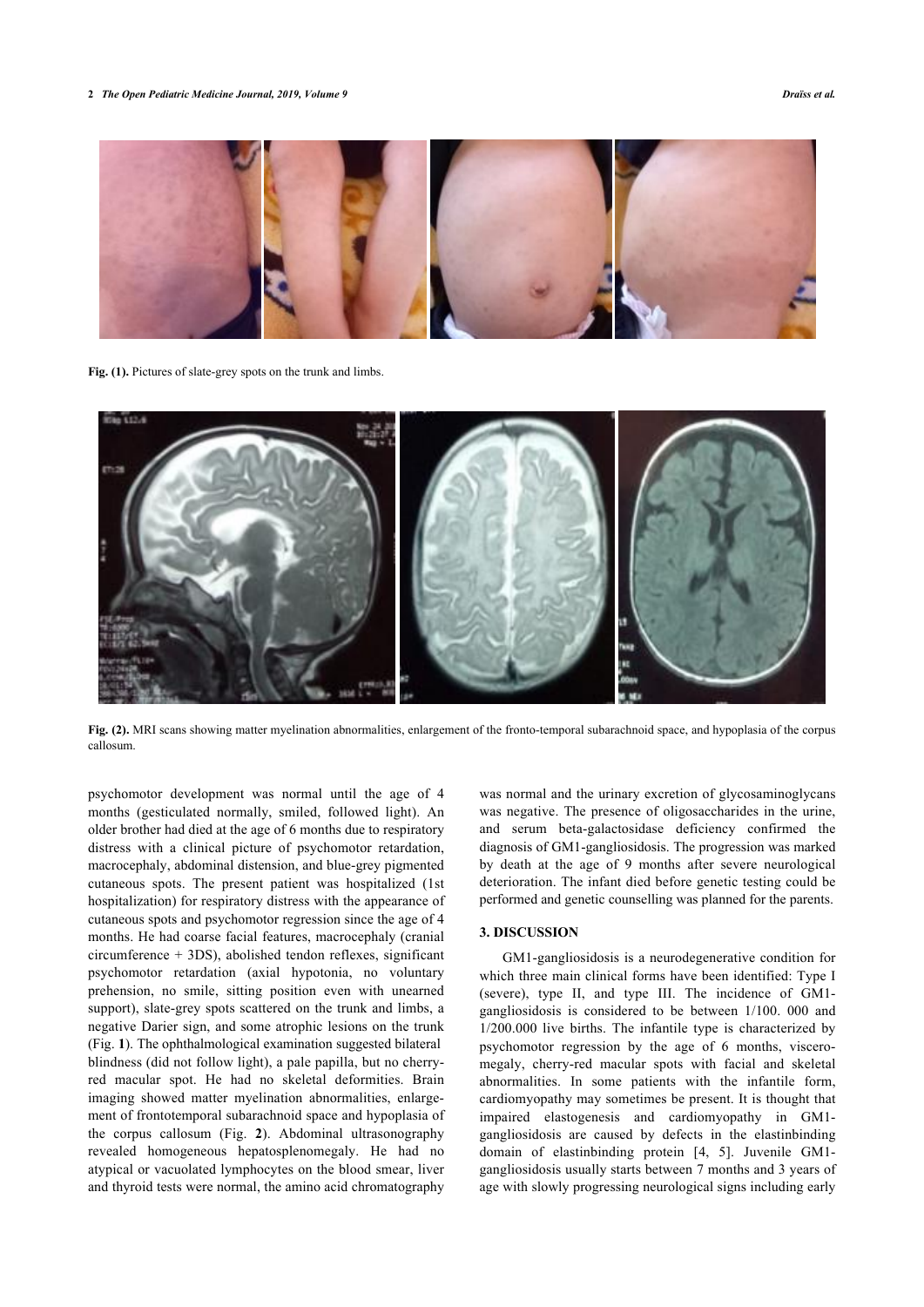*GM1-Gangliosidosis The Open Pediatric Medicine Journal, 2019, Volume 9* **3**

motor problems, strabismus, muscle weakness, seizures, lethargy, and susceptibility to infections. The adult form, the attenuated phenotype, with the onset between 3 and 30 years, is characterized by cerebellar dysfunction, dystonia, slurred speech, short stature and mild vertebral deformities[[6](#page-3-2), [7](#page-3-3)].

Among different ethnic groups, over 90% of Native Americans and people of African descent, approximately 80% of Asians, about 70% of Hispanics, and fewer than 10% of Caucasians have Mongolian spots [\[8\]](#page-3-4). Typical Mongolian spots are limited benign blue or slate grey macular lesions of varying size, most commonly located in the lumbosacral region. Mongolian spots usually disappear gradually with age, but may occasionally persist. Those associated with inborn errors of metabolism are extensive and show no signs of resolution. Extensive Mongolian spots are most frequently associated with GM1-gangliosidosis, Hurler-Scheie syndrome, Niemann-Pick disease, Hunter syndrome and α-mannosidosis. The findings of generalized Mongolian spots in an infant may represent underlying storage disorders thereby allowing identification of families at risk. They may also take on a much darker nuance in colour [[9,](#page-3-5) [10\]](#page-3-6). Mongolian spots result from entrapment of melanocytes in the dermis because of arrested transdermal migration from the neural crest into the epidermis. The accumulated metabolites in GM1-gangliosidosis are thought to bind tightly to tyrosine kinase protein, resulting in an increased nerve growth factor. This factor then binds to chemotactic melanocyte receptors, leading to abnormalities in melanocyte migration and producing the large dermal melanocytosis seen [\[11\]](#page-3-7). Demonstration of decreased betagalactosidase activity in cultured skin fibroblasts, urine, white blood cells or amniotic fluid cells establishes the diagnosis [[12\]](#page-3-8). Our patient had facial dysmorphism, hepatosplenomegaly, and slategrey dermal spots suggesting a storage disease. Results of a skin biopsy were inconclusive but a urinary metabolite investigation revealed oligosaccharides suggestive of GM1-gangliosidosis, subsequently confirmed by enzymatic assay.

There are as yet no approved treatments for GM1 gangliosidosis. Research is underway in animal models evaluating gene therapy technologies and intravenous enzyme replacement therapies[[13\]](#page-3-9). At present, only symptomatic treatments are available. Substrate reduction therapy mediated by N-butyldeoxynojirimycin (NB-DNJ, Miglustat) has been used with encouraging results for the treatment of patients with mild to moderate type 1 Gaucher disease, Niemann-Pick disease type C and Sandhoff type chronic GM2 gangliosidosis [[7](#page-3-3)].

<span id="page-2-2"></span><span id="page-2-1"></span><span id="page-2-0"></span>Substrate reduction therapy using miglustat has been tried in the infantile gangliosidosis patient population (both GM1 and GM2-gangliosidoses). It has been generally well tolerated and has been shown to be safe in this population. It has not been observed to result in marked improvement in symptom management or disease progression. Safety of low-carbohydrate diets in an infantile patient group, however, may be of concern in terms of maintaining adequate nutrition[[13\]](#page-3-9). Intracranial delivery of recombinant Adeno-Associated Virus (AAV) vectors has been shown to be highly effective in animal models. The choice of injection sites and promoters driving transgene expression are important parameters to translate into clinical trials a safe and effective AAV-based therapy for GM1-gangliosidosis [\[14\]](#page-3-10). However, some researchers find that cyclodextrins are useful for the treatment of GM1 gangliosidosis [[15\]](#page-3-11). On the other hand, other researchers find that N-Functionalized amino (hydroxymethyl) cyclopentanetriols are potent inhibitors of β-D-galactosidases and, for the first time, could be shown to act as pharmacological chaperones for GM1-gangliosidosis-associated lysosomal acid β-galactosidase thus representing a new structural type of pharmacological chaperones for this lysosomal storage disease [[16](#page-3-5)]. In the absence of a specific treatment, especially in Morocco, our patient was initially given symptomatic treatment: Treatment of pulmonary and urinary infections, motor and respiratory physiotherapy. The infant died as a result of severe neurological deterioration before a genetic study could be performed.

#### **CONCLUSION**

The broad variability of clinical symptoms in patients with GM1-gangliosidosis disease may cause delays in diagnosis.

In the absence of screening programmes, the finding of persistent, extensive slate-grey Mongolian spots in newborns or infants could lead to early detection and treatment of GM1 gangliosidosis before irreversible organ damage occurs.

## **ETHICS APPROVAL AND CONSENT TO PARTICIPATE**

Not applicable.

#### **HUMAN AND ANIMAL RIGHTS**

No animals/humans were used for studies that are the basis of this review.

## **CONSENT FOR PUBLICATION**

A written informed consent was obtained from the parents when they were enrolled.

## **CONFLICT OF INTEREST**

The authors declare no conflict of interest, financial or otherwise.

#### **ACKNOWLEDGEMENTS**

The authors thank the patient's parents, Dr. Klevor Raymond, and the staff of the pediatric department for their help and support.

#### **REFERENCES**

- [1] Ida H, Eto Y, Maekawa K. Fetal GM1-gangliosidosis: Morphological and biochemical studies. Brain Dev 1989; 11(): 394-8. [\[http://dx.doi.org/10.1016/S0387-7604\(89\)80023-3\]](http://dx.doi.org/10.1016/S0387-7604(89)80023-3)
- [2] Lee JS, Choi JM, Lee M, *et al.* Diagnostic challenge for the rare lysosomal storage disease: Late infantile GM1-gangliosidosis. Brain Dev 2018; 40(5): 383-90.
- [\[http://dx.doi.org/10.1016/j.braindev.2018.01.009](http://dx.doi.org/10.1016/j.braindev.2018.01.009)] [PMID: [294 39846\]](http://www.ncbi.nlm.nih.gov/pubmed/294%2039846) [3] Abilkassem R, Agadr A. Tache mongoloïde extensive: Un signe clinique qui mérite une attention particulière. Pan Afr Med J 2013; 16: 41.

[\[http://dx.doi.org/10.11604/pamj.2013.16.41.3062\]](http://dx.doi.org/10.11604/pamj.2013.16.41.3062) [PMID: [246](http://www.ncbi.nlm.nih.gov/pubmed/246%2048854) [48854](http://www.ncbi.nlm.nih.gov/pubmed/246%2048854)]